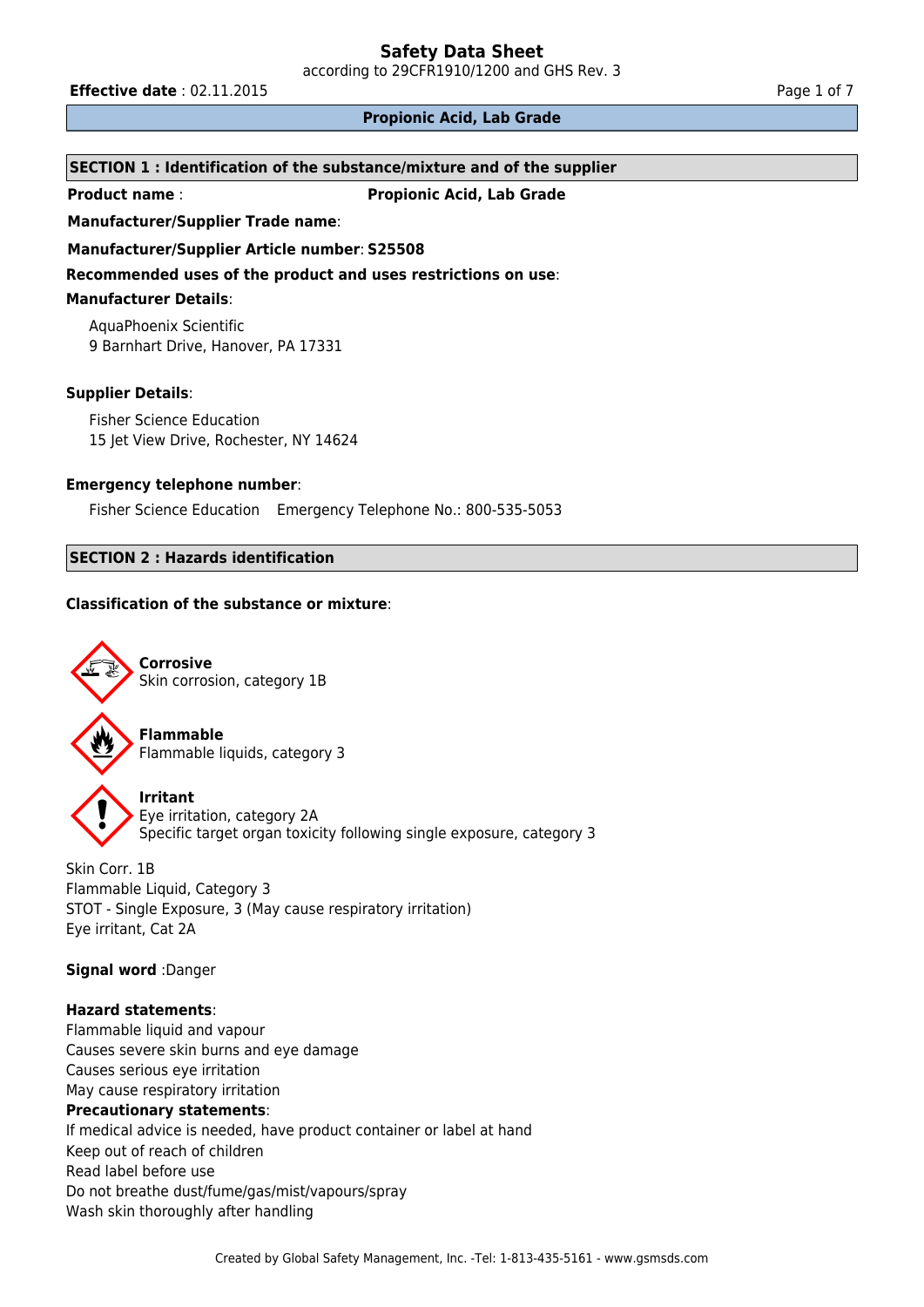according to 29CFR1910/1200 and GHS Rev. 3

**Effective date** : 02.11.2015 **Page 2 of 7 Page 2 of 7** 

# **Propionic Acid, Lab Grade**

Wear protective gloves/protective clothing/eye protection/face protection Take precautionary measures against static discharge Ground/bond container and receiving equipment Use explosion-proof electrical/ventilating/light/equipment Use only non-sparking tools Keep container tightly closed Keep away from heat/sparks/open flames/hot surfaces. No smoking Immediately call a POISON CENTER or doctor/physician Specific treatment (see supplemental first aid instructions on this label) Wash contaminated clothing before reuse IF SWALLOWED: Rinse mouth. Do NOT induce vomiting IF ON SKIN (or hair): Remove/Take off immediately all contaminated clothing. Rinse skin with water/shower IF INHALED: Remove victim to fresh air and keep at rest in a position comfortable for breathing In case of fire: Use agents recommended in section 5 for extinction IF IN EYES: Rinse cautiously with water for several minutes. Remove contact lenses if present and easy to do. Continue rinsing If eye irritation persists get medical advice/attention Store locked up Store in a well ventilated place. Keep cool Dispose of contents and container to an approved waste disposal plant

# **Other Non-GHS Classification**:

**WHMIS**



#### **SECTION 3 : Composition/information on ingredients**

| Ingredients: |                |                           |  |  |
|--------------|----------------|---------------------------|--|--|
| CAS 79-09-4  | Propionic Acid | 100 %                     |  |  |
|              |                | Percentages are by weight |  |  |
|              |                |                           |  |  |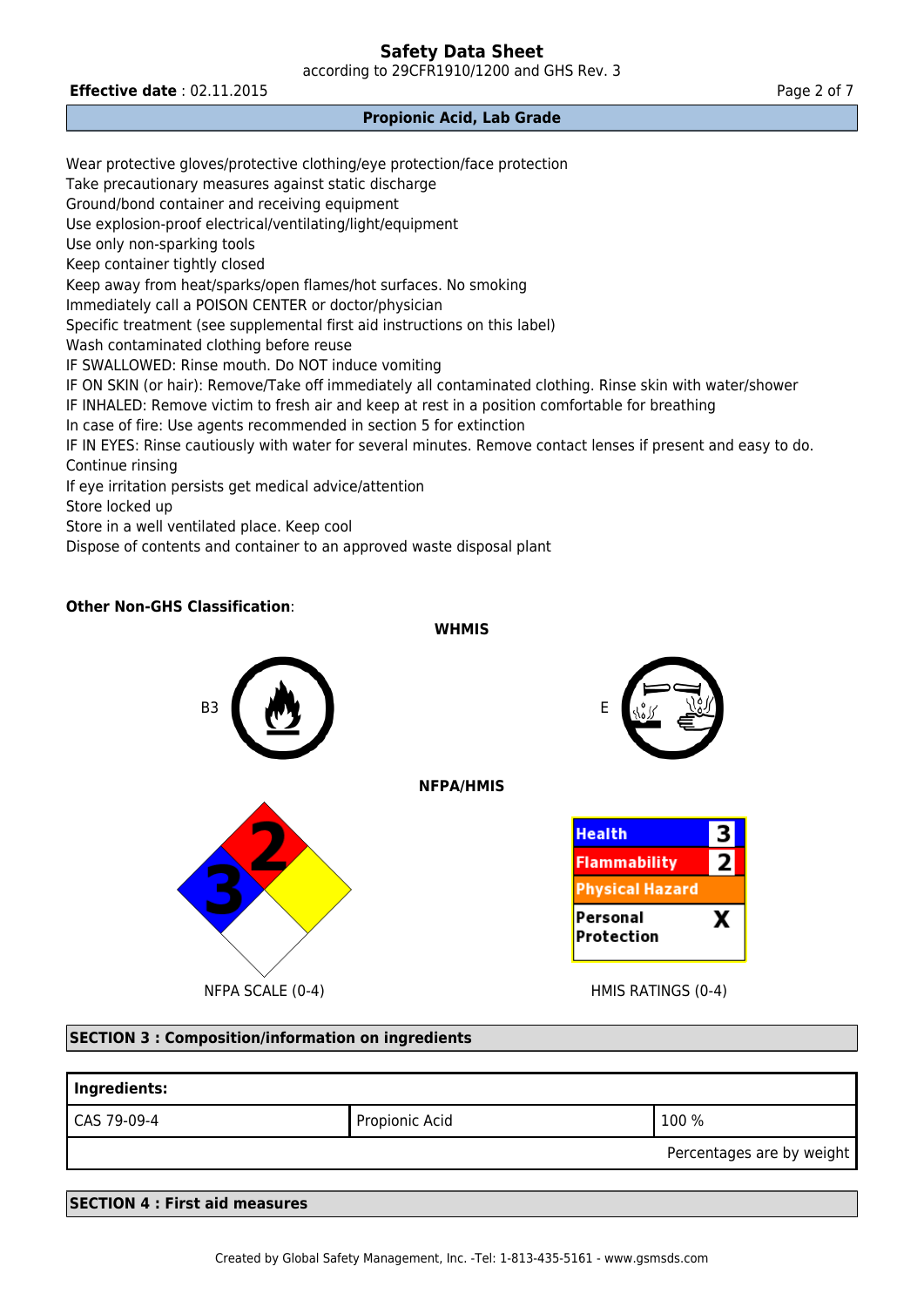according to 29CFR1910/1200 and GHS Rev. 3

**Effective date** : 02.11.2015 **Page 3 of 7 Page 3 of 7** 

## **Description of first aid measures**

**After inhalation:** Loosen clothing as necessary and position individual in a comfortable position.Move exposed to fresh air. Give artificial respiration if necessary. If breathing is difficult give oxygen.Get medical assistance if cough or other symptoms appear.

**After skin contact:** Rinse/flush exposed skin gently using soap and water for 15-20 minutes.Seek medical advice if discomfort or irritation persists.

**After eye contact:** Protect unexposed eye.Rinse/flush exposed eye(s) gently using water for 15-20 minutes.Remove contact lens(es) if able to do so during rinsing.Seek medical attention if irritation persists or if concerned.

**After swallowing:** Rinse mouth thoroughly. Do not induce vomiting. Seek medical attention if irritation, discomfort, or vomiting persists.

#### **Most important symptoms and effects, both acute and delayed:**

Irritation.Headache.Nausea.Shortness of breath.;

#### **Indication of any immediate medical attention and special treatment needed:**

If seeking medical attention provide SDS document to physician. Physician should treat symptomatically.

#### **SECTION 5 : Firefighting measures**

#### **Extinguishing media**

**Suitable extinguishing agents:** Use water, dry chemical, chemical foam, carbon dioxide, or alcohol-resistant foam.

**For safety reasons unsuitable extinguishing agents:** No information available

#### **Special hazards arising from the substance or mixture:**

Oxides of carbon.Thermal decomposition can lead to release of irritating gases and vapors.

#### **Advice for firefighters:**

**Protective equipment:** Wear protective eyeware, gloves, and clothing. Refer to Section 8.Use NIOSHapproved respiratory protection/breathing apparatus.

**Additional information (precautions):** Avoid inhaling gases, fumes, dust, mist, vapor, and aerosols. Avoid contact with skin, eyes, and clothing.

# **SECTION 6 : Accidental release measures**

# **Personal precautions, protective equipment and emergency procedures:**

Ensure adequate ventilation.Ensure that air-handling systems are operational.

# **Environmental precautions:**

Should not be released into environment.Prevent from reaching drains, sewer, or waterway.

# **Methods and material for containment and cleaning up:**

Wear protective eyeware, gloves, and clothing. Refer to Section 8.Always obey local regulations.Containerize for disposal. Refer to Section 13.If necessary use trained response staff or contractor. Evacuate personnel to safe areas. Keep in suitable closed containers for disposal.

# **Reference to other sections:**

# **SECTION 7 : Handling and storage**

# **Precautions for safe handling:**

Avoid contact with skin, eyes, and clothing.Follow good hygiene procedures when handling chemical materials. Refer to Section 8.Follow proper disposal methods. Refer to Section 13.Do not eat, drink, smoke, or use personal products when handling chemical substances.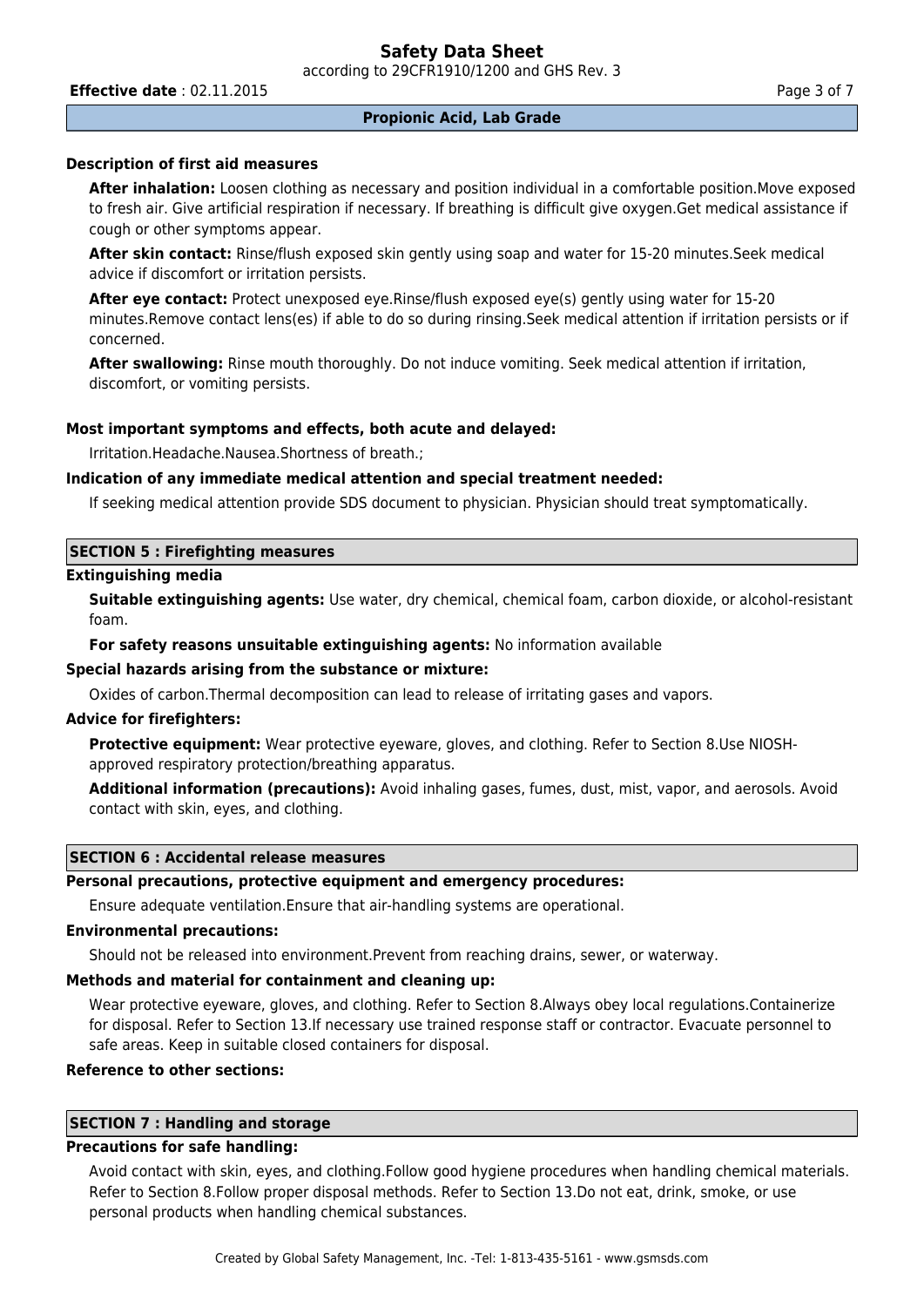according to 29CFR1910/1200 and GHS Rev. 3

**Effective date** : 02.11.2015 **Page 4 of 7 Page 4 of 7** 

**Propionic Acid, Lab Grade**

# **Conditions for safe storage, including any incompatibilities:**

Store in a cool location. Keep away from food and beverages.Protect from freezing and physical damage.Provide ventilation for containers. Keep container tightly sealed.Store away from incompatible materials.

## **SECTION 8 : Exposure controls/personal protection**



| <b>Appearance (physical</b><br>state,color): | Clear, colorless liquid. | <b>Explosion limit lower:</b><br><b>Explosion limit upper:</b> | $2.1$ vol. $%$<br>12.1 vol % |
|----------------------------------------------|--------------------------|----------------------------------------------------------------|------------------------------|
| Odor:                                        | butter - like            | Vapor pressure:                                                | $2$ mmHg @ 20C               |
| Odor threshold:                              | Not Determined           | Vapor density:                                                 | $2.56$ (Air = 1)             |
| pH-value:                                    | 2.5 (100 g/L aq. sol.)   | <b>Relative density:</b>                                       | 0.9942                       |
| <b>Melting/Freezing point:</b>               | $-22 °C$                 | Solubilities:                                                  | Material is water soluble.   |
| <b>Boiling point/Boiling</b><br>range:       | 141 ° C @ 760mmHg        | <b>Partition coefficient (n-</b><br>octanol/water):            | Not Determined               |

#### **SECTION 9 : Physical and chemical properties**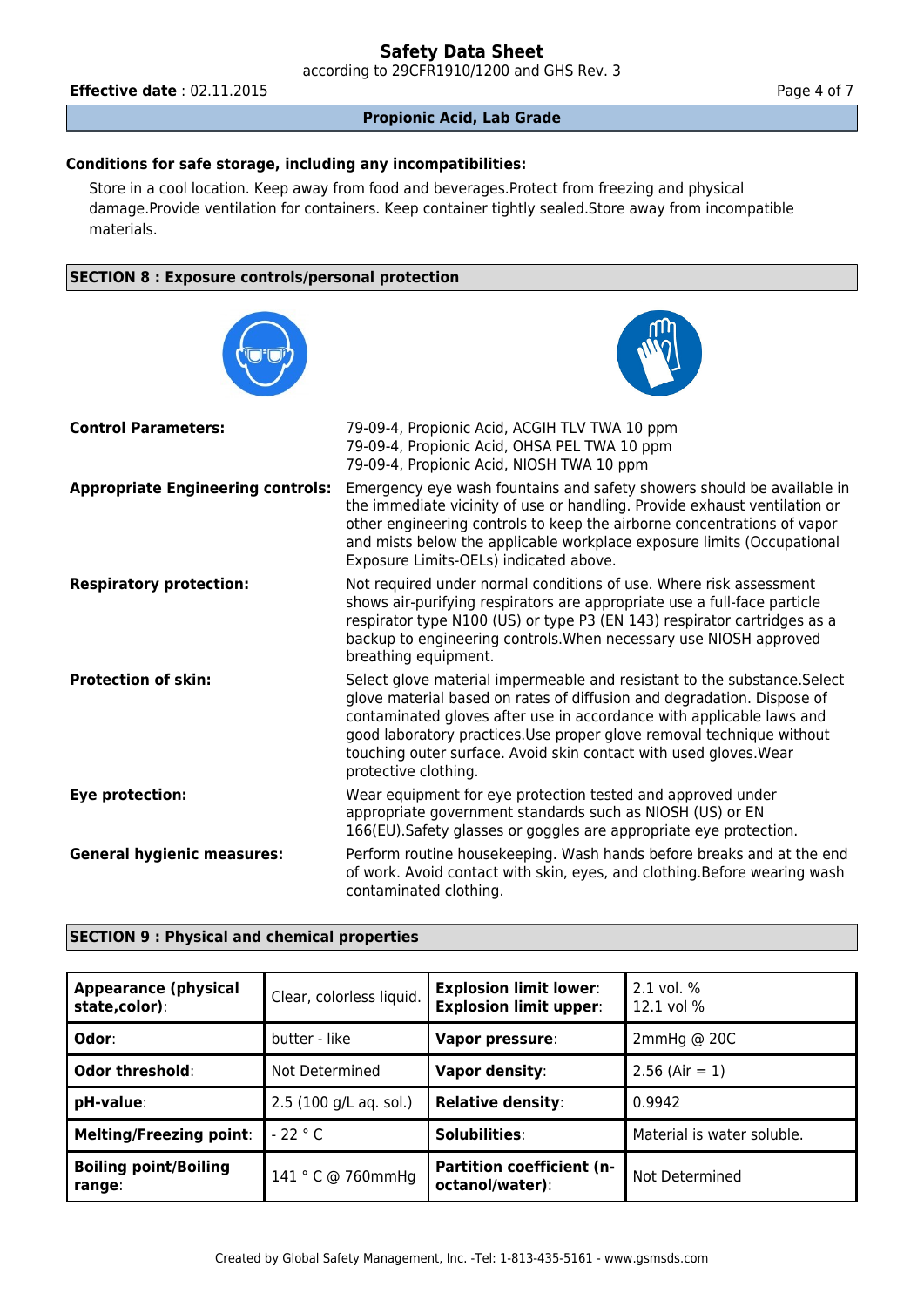according to 29CFR1910/1200 and GHS Rev. 3

**Effective date** : 02.11.2015 **Page 5 of 7** 

# **Propionic Acid, Lab Grade**

| <b>Flash point (closed</b><br>  cup):    | $51^\circ$ C   | <b>Auto/Self-ignition</b><br>temperature: | Not Determined                                             |
|------------------------------------------|----------------|-------------------------------------------|------------------------------------------------------------|
| <b>Evaporation rate:</b>                 | Not Determined | <b>Decomposition</b><br>temperature:      | Not Determined                                             |
| <b>Flammability</b><br>(solid, gaseous): | Not Determined | <b>Viscosity:</b>                         | a. Kinematic: Not Determined<br>b. Dynamic: Not Determined |
| <b>Density: Not Determined</b>           |                |                                           |                                                            |

# **SECTION 10 : Stability and reactivity**

**Reactivity:**Nonreactive under normal conditions.

**Chemical stability:**Stable under normal conditions.

**Possible hazardous reactions:**None under normal processing.

**Conditions to avoid:**Incompatible materials.Avoid heat, sparks, open flame.Heat, sparks, open flame. **Incompatible materials:**Metals, oxidizing agents, reducing agents, bases, amines, halogens, steel. **Hazardous decomposition products:**Oxides of carbon.

# **SECTION 11 : Toxicological information**

| <b>Acute Toxicity:</b>                                  |                     |                                  |  |  |
|---------------------------------------------------------|---------------------|----------------------------------|--|--|
| Oral:                                                   | 3,500 - 4,200 mg/kg | LD50 rat                         |  |  |
| <b>Chronic Toxicity: No additional information.</b>     |                     |                                  |  |  |
| <b>Corrosion Irritation: No additional information.</b> |                     |                                  |  |  |
| Sensitization:                                          |                     | No additional information.       |  |  |
| <b>Single Target Organ (STOT):</b>                      |                     | May cause respiratory irritation |  |  |
| <b>Numerical Measures:</b>                              |                     | No additional information.       |  |  |
| Carcinogenicity:                                        |                     | No additional information.       |  |  |
| <b>Mutagenicity:</b>                                    |                     | No additional information.       |  |  |
| <b>Reproductive Toxicity:</b>                           |                     | No additional information.       |  |  |

# **SECTION 12 : Ecological information**

#### **Ecotoxicity**

**LC50 - Oncorhynchus mykiss (rainbow trout)**: 51.0 - 73.2 mg/l - 96 h

**EC50 - Daphnia magna (Water flea)**: 21.0 - 24.6 mg/l - 48 h

# **Persistence and degradability**:

**Bioaccumulative potential**: Biodegradability aerobic - Exposure time 10 d Result : 95 % - Readily biodegradable. **Mobility in soil**:

**Other adverse effects**:

**SECTION 13 : Disposal considerations**

**Waste disposal recommendations**: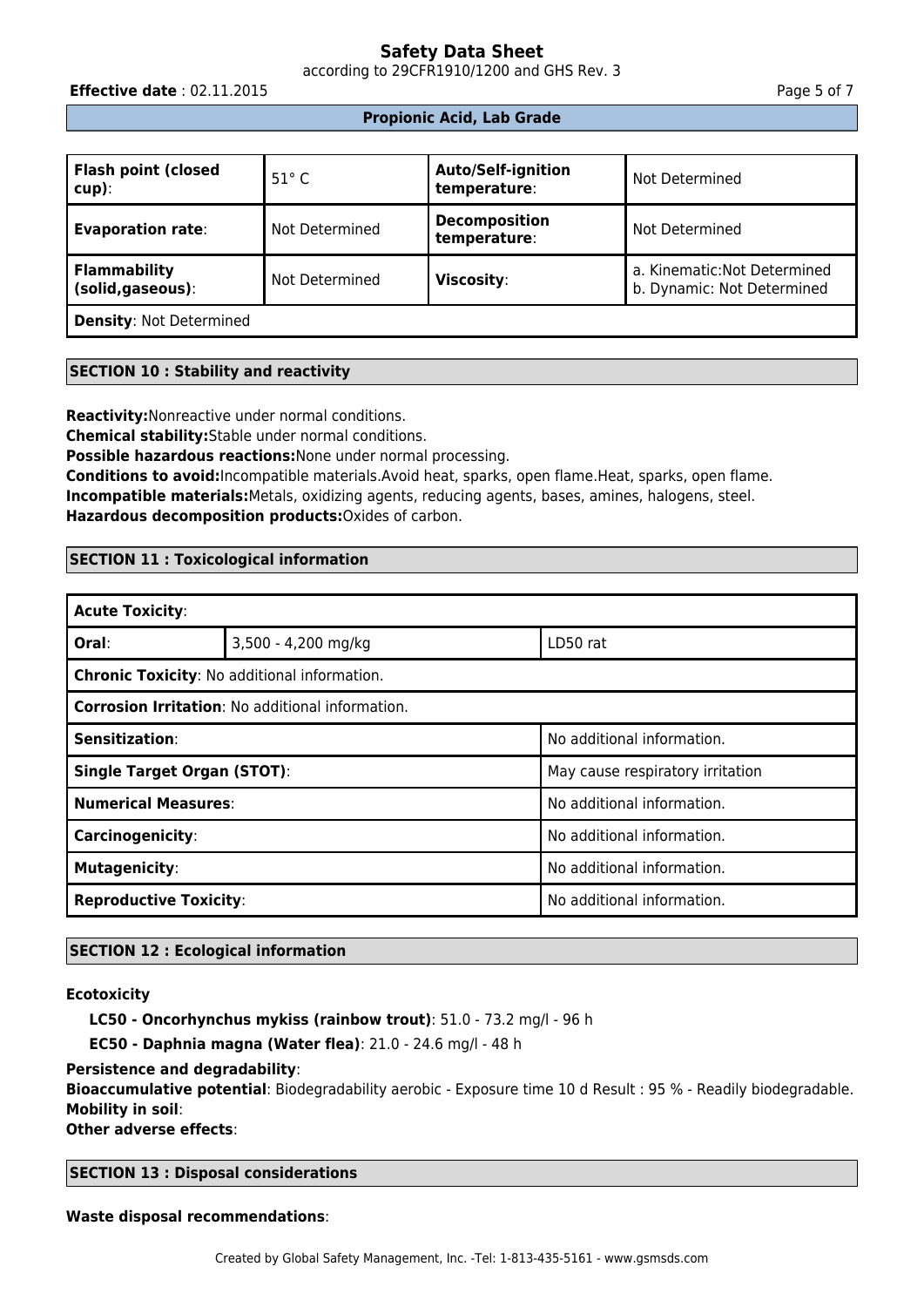according to 29CFR1910/1200 and GHS Rev. 3

**Effective date** : 02.11.2015 **Page 6 of 7 Page 6 of 7** 

#### **Propionic Acid, Lab Grade**

Contact a licensed professional waste disposal service to dispose of this material.Dispose of empty containers as unused product.Product or containers must not be disposed with household garbage. It is the responsibility of the waste generator to properly characterize all waste materials according to applicable regulatory entities (US 40CFR262.11). Chemical waste generators must determine whether a discarded chemical is classified as a hazardous waste. Chemical waste generators must also consult local, regional, and national hazardous waste regulations. Ensure complete and accurate classification.

# **SECTION 14 : Transport information**

#### **UN-Number**

3463

# **UN proper shipping name**

PROPIONIC ACID

# **Transport hazard class(es)**

**Class:**  $\mathscr{C}$  8 Corrosive substances

**Packing group**:II **Environmental hazard**: **Transport in bulk**: **Special precautions for user**:

#### **SECTION 15 : Regulatory information**

#### **United States (USA)**

**SARA Section 311/312 (Specific toxic chemical listings)**:

Acute, Chronic, Fire

# **SARA Section 313 (Specific toxic chemical listings)**:

None of the ingredients is listed

#### **RCRA (hazardous waste code)**:

None of the ingredients is listed

#### **TSCA (Toxic Substances Control Act)**:

All ingredients are listed.

# **CERCLA (Comprehensive Environmental Response, Compensation, and Liability Act)**:

None of the ingredients is listed

# **Proposition 65 (California)**:

# **Chemicals known to cause cancer**:

None of the ingredients is listed

# **Chemicals known to cause reproductive toxicity for females**:

None of the ingredients is listed

#### **Chemicals known to cause reproductive toxicity for males**:

None of the ingredients is listed

### **Chemicals known to cause developmental toxicity**:

None of the ingredients is listed

#### **Canada**